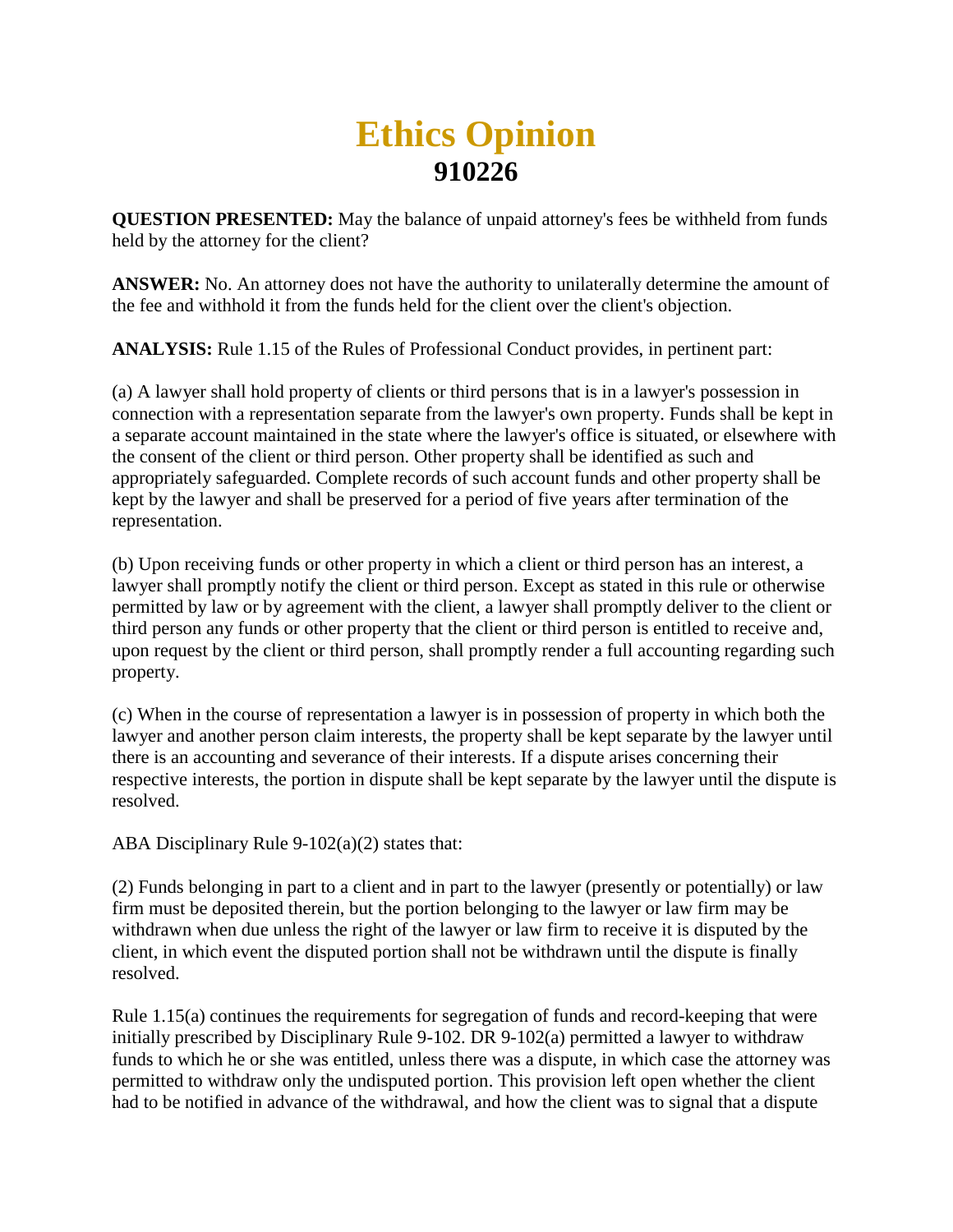existed. Rule 1.15(a) no longer contains affirmative authority for such withdrawals. When a lawyer is or claims to be entitled to a portion of the funds being held, Rule 1.15(c) is applicable instead. Under that subsection, the lawyer may not disburse any funds to himself until after there has been an accounting and agreement by the beneficiary. Hazard, The Law of Lawyering: A Handbook on the Model Rules of Professional Conduct (1987) at 282.

Even under DR 9-102, in order to unilaterally withdraw funds from a client's trust account, agreement had to be reached between the attorney and the client on at least three points: (1) the right of the attorney to look to the client for the payment of these fees; (2) the amount to which the attorney is entitled; and (3) the time at which payment will be expected. *In the Matter of Marine*, 264 N.W.2d 285, 288-89 (Wis., 1978). See also *Comm. on Legal Ethics of the W. Va. State Bar v. Tatterson*, 319 S.E.2d 381, 386 (W.Va. 1984); *Matter of disciplinary Proceeding against Sawyer*, 656 P.2d 503, 505 (Wash. 1983); *Jackson v. State Bar*, 600 P.2d 1326, 1329 (Cal. 1971); and ABA/BNA Lawyers' Manual on Professional Conduct (1990) at 901:310 (Illinois Ethics Opinions 88-15 (1989) in which it was held that a lawyer may transfer his clients' funds held in trust for payment of fees only after giving notice and receiving written consent). Some states permitted withholding of client funds under DR 9-102, but only after the client had agreed to the amount of the fee. ABA/BNA Lawyers' Manual, supra, at 45:1204.

In the instant case, the facts suggest that the amount owed the attorney is in dispute. Thus, according to the decisions cited above, the attorney would not be permitted to offset fees from the settlement amount.

It is true that there is some authority to the contrary. See ABA/BNA Lawyers' Manual, Supra, Ethics Opinions (1980-85) at 801:3902 (Kentucky Ethics Opinion E-233 91980), in which it was held that, in the absence o a written contract entered into at the time of employment allowing the lawyer to offset his fees on any unrelated judgment or settlements which the client may obtain in the future, the lawyer could withdraw an amount due on a related matter.)

The majority view, however, is that, upon termination of representation, a lawyer may not withdraw funds from client trust accounts as a lawyer's fees or reimbursement for expenses without the consent of the client. ABA/BNA Lawyers' Manual on Professional Conduct (1987) at 45:1202, citations omitted. The client must agree on the right of the lawyer to make the withdrawal, the amount to which the lawyer is entitled, and the time of the withdrawal. Id., citations omitted.

It should be noted that in Montana, pursuant to section 37-61-420(2), MCA, an attorney who appears for a party is considered to have a lien upon a client's cause of action for which attaches to a verdict, report, decision, or judgment in the client's favor and the proceeds thereof in whose hands they may come. *Kelleher Law Office v. State Compensation Insurance Fund*, 691 P.2d 823, 826 (Mont., 1984). However, there is no indication that such a verdict or judgment was rendered by a court in favor of this particular client, and it is unclear whether the lien may attach to a property settlement. See *Hill v. Turley*, 710 P.2d 50, 57-58 (Mont. 1985). Nor has the attorney brought an action to enforce such a lien even if it were appropriate in this case. See 7 Am.Jur.2d Attorneys at Law, sec. 345 (1980).